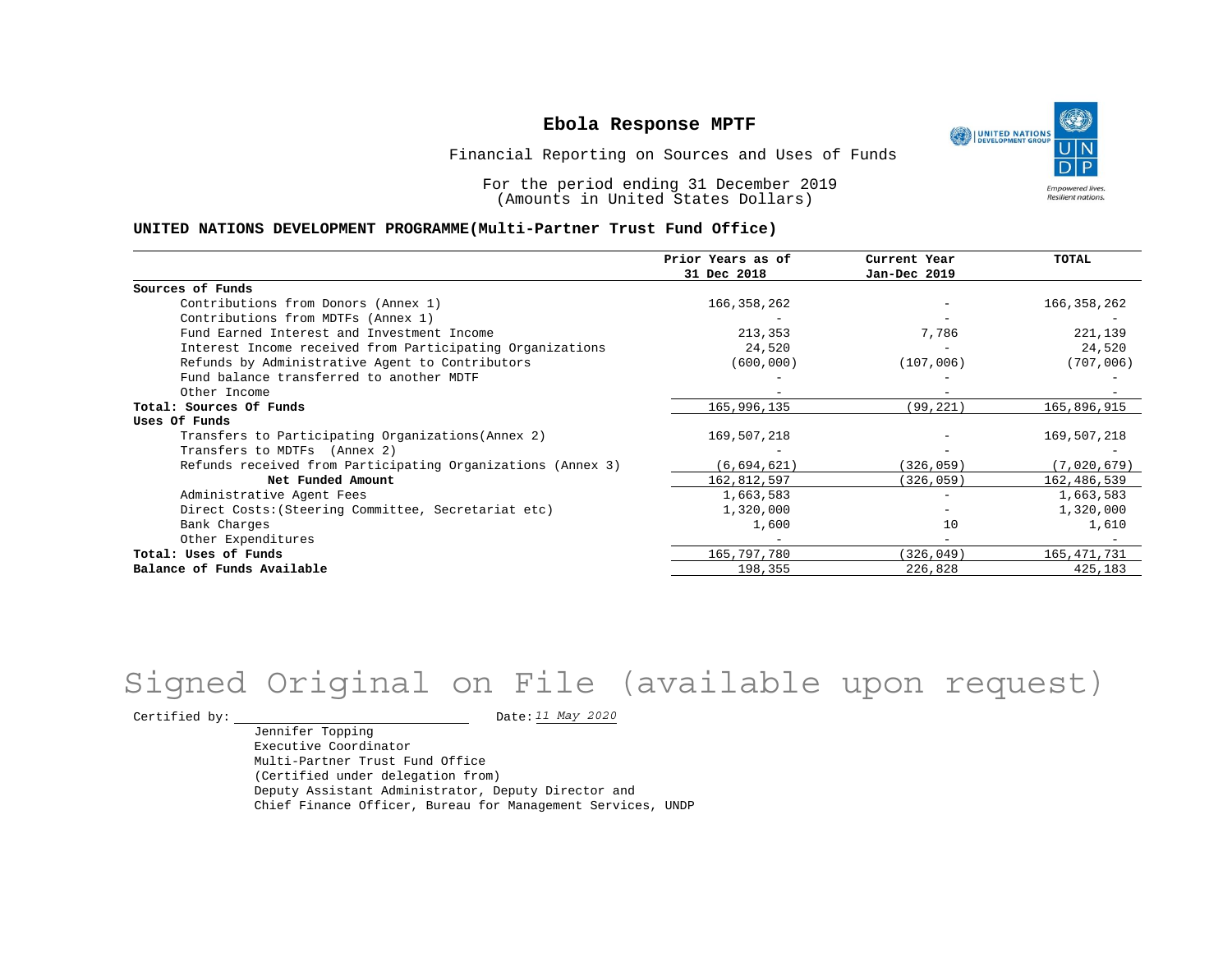O) UNITED NATIONS Empowered lives.<br>Resilient nations.

Financial Reporting on Sources and Uses of Funds

For the period ending 31 December 2019 (Amounts in United States Dollars)

### **UNITED NATIONS DEVELOPMENT PROGRAMME(Multi-Partner Trust Fund Office)**

**Annex - 1: Contributions**

|                                |  | Prior Years as of               | Current Year | <b>TOTAL</b>    |
|--------------------------------|--|---------------------------------|--------------|-----------------|
|                                |  | 31 Dec 2018                     | Jan-Dec 2019 |                 |
| From Contributors              |  |                                 |              |                 |
| GOVERNMENT OF AUSTRALIA        |  | 8,755,000                       |              | 8,755,000       |
| GOVERNMENT OF BELGIUM          |  | 8,945,028                       |              | 8,945,028       |
| GOVERNMENT OF BOLIVIA          |  | 1,000,000                       |              | 1,000,000       |
| GOVERNMENT OF BRAZIL           |  | 602,845                         |              | 602,845         |
| GOVERNMENT OF CANADA           |  | 7,154,056                       |              | 7,154,056       |
| GOVERNMENT OF CHILE            |  | 300,000                         |              | 300,000         |
| GOVERNMENT OF CHINA            |  | 11,000,000                      |              | 11,000,000      |
| GOVERNMENT OF COLOMBIA         |  | 100,000                         |              | 100,000         |
| GOVERNMENT OF CYPRUS           |  | 6,350                           |              | 6,350           |
| GOVERNMENT OF CZECH REPUBLIC   |  | 205,052                         |              | 205,052         |
| GOVERNMENT OF DENMARK          |  | 5,042,695                       |              | 5,042,695       |
| GOVERNMENT OF ESTONIA, REPUBLI |  | 50,216                          |              | 50,216          |
| GOVERNMENT OF FINLAND          |  | 8,824,590                       |              | 8,824,590       |
| GOVERNMENT OF GEORGIA, REPUBLI |  | 25,000                          |              | 25,000          |
| GOVERNMENT OF GERMANY          |  | 11,606,933                      |              | 11,606,933      |
| GOVERNMENT OF GUYANA           |  | 50,363                          |              | 50,363          |
| GOVERNMENT OF INDIA            |  | 10,000,000                      |              | 10,000,000      |
| GOVERNMENT OF ISRAEL           |  | 8,750,000                       |              | 8,750,000       |
| GOVERNMENT OF JAPAN            |  | 5,940,000                       |              | 5,940,000       |
| GOVERNMENT OF KAZAKHSTAN       |  | 50,000                          |              | 50,000          |
| GOVERNMENT OF LATVIA, REPUBLIC |  | 48,876                          |              | 48,876          |
| GOVERNMENT OF LUXEMBOURG       |  | 902,060                         |              | 902,060         |
| GOVERNMENT OF MALAYSIA         |  | 100,000                         |              | 100,000         |
| <b>GOVERNMENT OF MALTA</b>     |  | 120237295<br>inal on File (avai |              | 62,295          |
| COVERMINICFORUR TILS           |  |                                 | upon         | requestion, 000 |
| GOVERNMENT OF NEW ZEALAND      |  | 1,169,400                       |              | 1,169,400       |
| GOVERNMENT OF NORWAY           |  | 2,061,147                       |              | 2,061,147       |
| GOVERNMENT OF PERU             |  | 48,479                          |              | 48,479          |
| GOVERNMENT OF PHILIPPINES      |  | 2,041,742                       |              | 2,041,742       |
| GOVERNMENT OF PORTUGAL         |  | 30,293                          |              | 30,293          |
| GOVERNMENT OF REPUBLIC OF KORE |  | 10,000,000                      |              | 10,000,000      |
| GOVERNMENT OF ROMANIA          |  | 40,000                          |              | 40,000          |
| GOVERNMENT OF RUSSIAN FEDERATI |  | 1,000,000                       |              | 1,000,000       |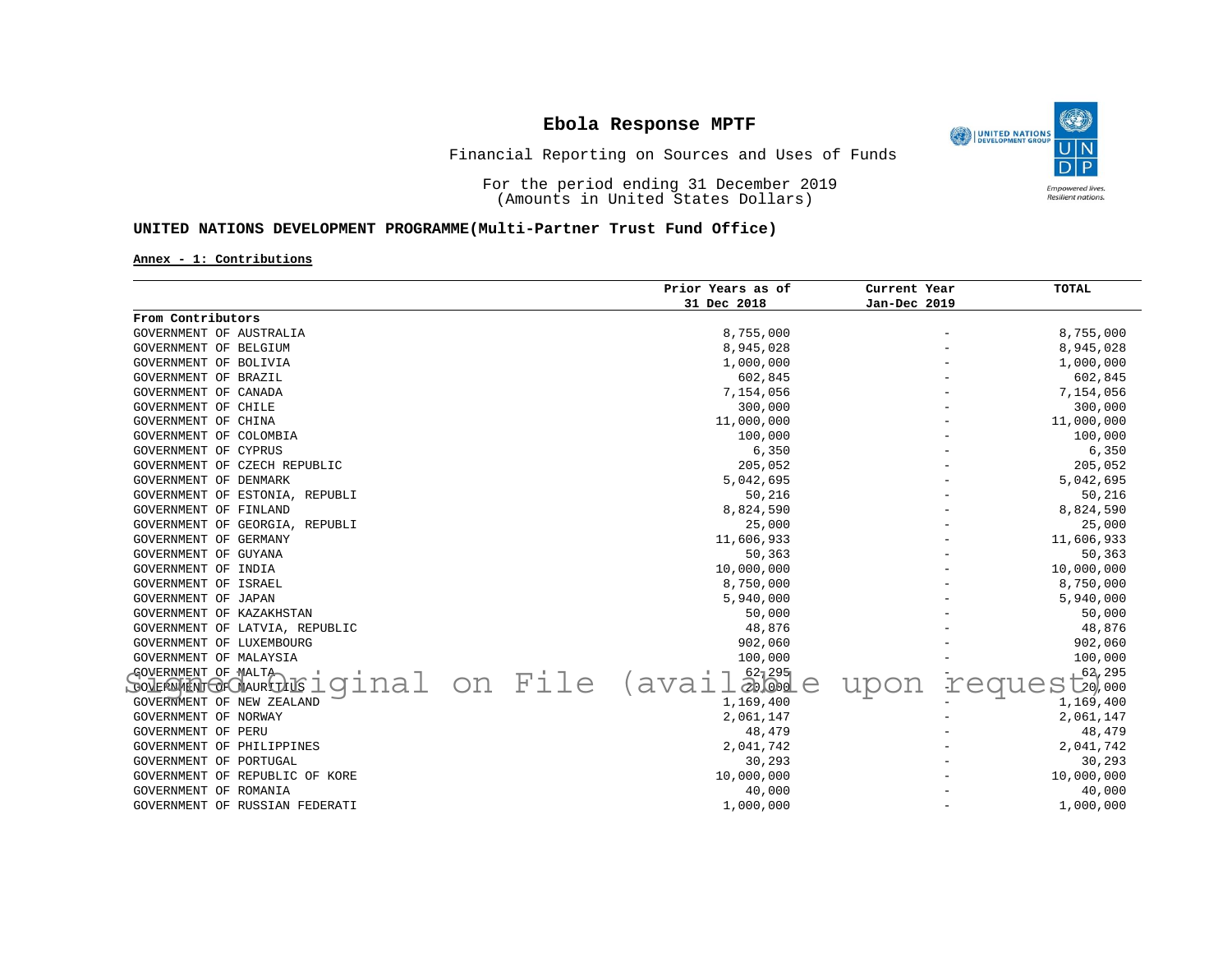|                                | Ebola Response MPTF<br>Financial Reporting on Sources and Uses of Funds<br>For the period ending 31 December 2019<br>(Amounts in United States Dollars) |                          | 经<br><b>UNITED NATIONS</b><br>DEVELOPMENT GROUP<br>U<br><b>Empowered lives.</b><br>Resilient nations. |
|--------------------------------|---------------------------------------------------------------------------------------------------------------------------------------------------------|--------------------------|-------------------------------------------------------------------------------------------------------|
|                                | UNITED NATIONS DEVELOPMENT PROGRAMME(Multi-Partner Trust Fund Office)                                                                                   |                          |                                                                                                       |
| GOVERNMENT OF TOGO             | 1,581                                                                                                                                                   |                          | 1,581                                                                                                 |
| GOVERNMENT OF TURKEY           | 1,500,000                                                                                                                                               |                          | 1,500,000                                                                                             |
| GOVERNMENT OF UNITED KINGDOM   | 31,884,000                                                                                                                                              |                          | 31,884,000                                                                                            |
| GOVERNMENT OF VENEZUELA        | 5,000,000                                                                                                                                               |                          | 5,000,000                                                                                             |
| Government of Montenegro       | 5,000                                                                                                                                                   | $\overline{\phantom{0}}$ | 5,000                                                                                                 |
| HOLY SEE                       | 20,000                                                                                                                                                  |                          | 20,000                                                                                                |
| IRISH AID                      | 1,233,100                                                                                                                                               |                          | 1,233,100                                                                                             |
| Non-profit Organization        | 20,000                                                                                                                                                  |                          | 20,000                                                                                                |
| PRIVATE SECTOR                 | 10,350                                                                                                                                                  |                          | 10,350                                                                                                |
| Royal Charity Org. Bahrain     | 1,000,000                                                                                                                                               |                          | 1,000,000                                                                                             |
| SWEDISH INT'L DEVELOPMENT COOP | 13,217,001                                                                                                                                              |                          | 13,217,001                                                                                            |
| SWISS AGY FOR DEVELOPMENT & CO | 4,927,079                                                                                                                                               |                          | 4,927,079                                                                                             |
| UN Foundtn/UN Partnrshp Office | 300,371                                                                                                                                                 |                          | 300,371                                                                                               |
| Volvo Group                    | 1,307,360                                                                                                                                               |                          | 1,307,360                                                                                             |
| Total: Contributions           | 166, 358, 262                                                                                                                                           |                          | 166,358,262                                                                                           |

## Signed Original on File (available upon request)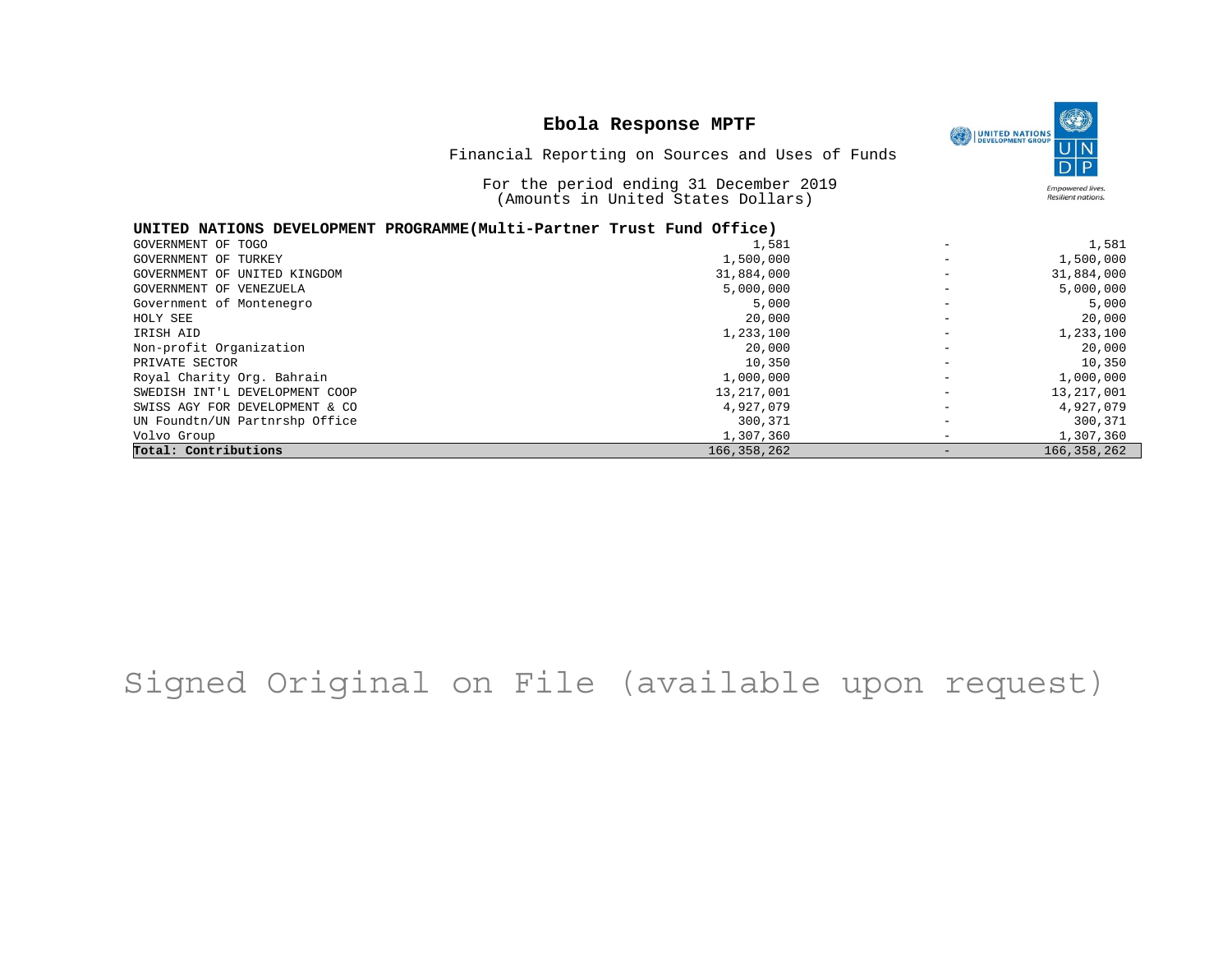

Financial Reporting on Sources and Uses of Funds

For the period ending 31 December 2019 (Amounts in United States Dollars)

#### **UNITED NATIONS DEVELOPMENT PROGRAMME(Multi-Partner Trust Fund Office)**

**Annex - 2: Transfers**

|                                | Prior Years as of | Current Year             | TOTAL        |
|--------------------------------|-------------------|--------------------------|--------------|
|                                | 31 Dec 2018       | Jan-Dec 2019             |              |
| To Participating Organizations |                   |                          |              |
| FAO                            | 212,166           | $\qquad \qquad -$        | 212,166      |
| ICAO                           | 1,000,000         | $\overline{\phantom{m}}$ | 1,000,000    |
| ILO                            | 284,620           | $\overline{\phantom{m}}$ | 284,620      |
| IOM                            | 600,000           | $\overline{\phantom{m}}$ | 600,000      |
| UNAIDS                         | 165,850           | $\overline{\phantom{m}}$ | 165,850      |
| UNDP                           | 34, 417, 895      | $\overline{\phantom{a}}$ | 34, 417, 895 |
| UNFPA                          | 9,817,819         | $\overline{\phantom{m}}$ | 9,817,819    |
| UNHABITAT                      | 246,100           | $\qquad \qquad -$        | 246,100      |
| UNICEF                         | 25,686,754        | $\overline{\phantom{m}}$ | 25,686,754   |
| UNMEER                         | 8,321,632         | $\overline{\phantom{m}}$ | 8,321,632    |
| UNOPS                          | 4,501,490         | $\overline{\phantom{m}}$ | 4,501,490    |
| <b>UNWOMEN</b>                 | 472,673           | $\overline{\phantom{m}}$ | 472,673      |
| WFP                            | 40,611,862        | $\overline{\phantom{m}}$ | 40,611,862   |
| WHO                            | 44,488,357        | $\qquad \qquad -$        | 44,488,357   |
| Total Transfers                | 170,827,218       |                          | 170,827,218  |

## Signed Original on File (available upon request)